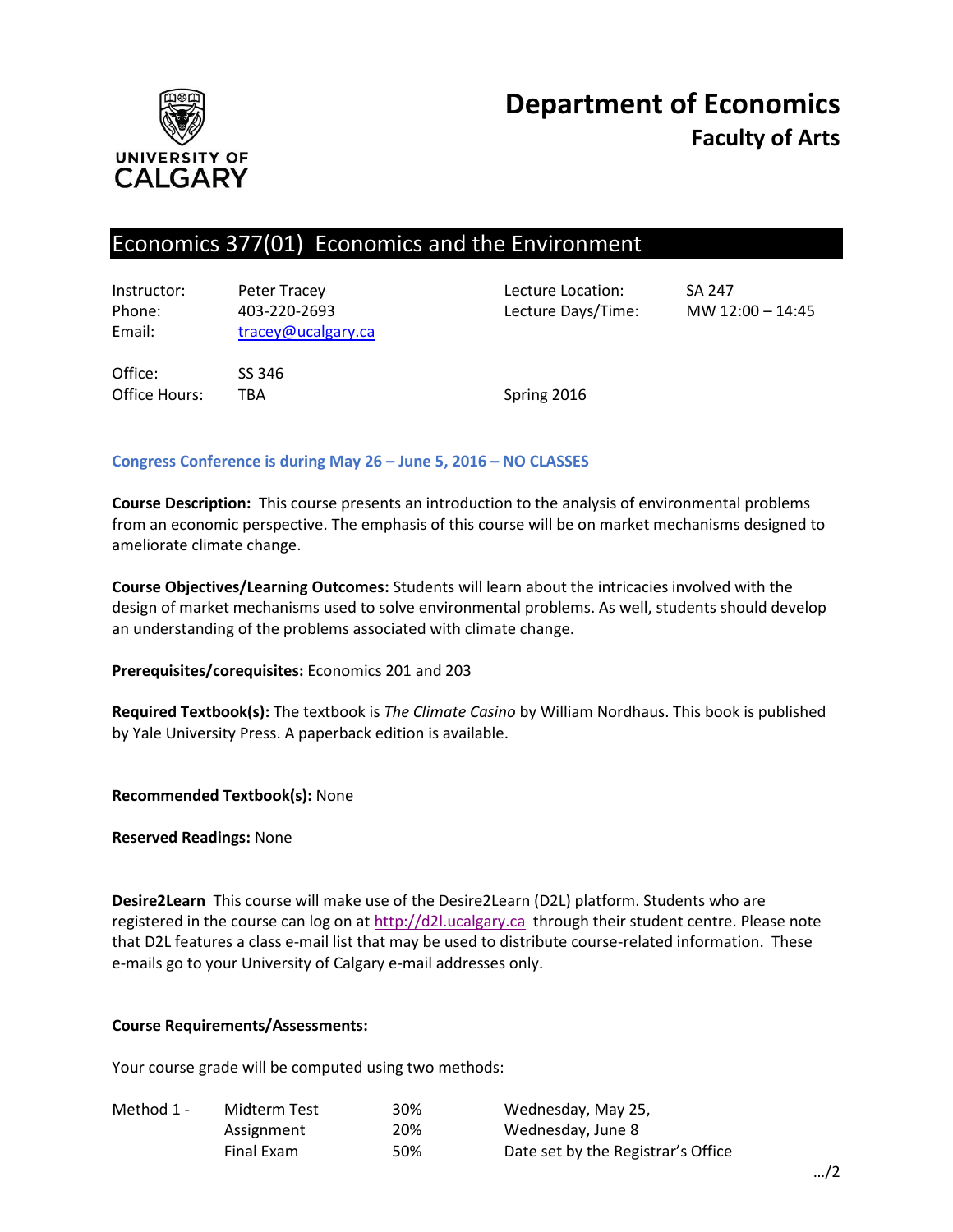| Method 2 - | Assignment | 20% | Wednesday, June 8                  |
|------------|------------|-----|------------------------------------|
|            | Final Exam | 80% | Date set by the Registrar's Office |

You will receive the higher of the grades computed using these two methods. In order to qualify for Method 2 of the Grading System students must write the Midterm exam. Students should be aware that no "make-up" midterms will be given. Any student, who finds it necessary to miss the midterm exam must notify the instructor in advance and produce a valid medical certificate, or other required documentation in order to have the weighting transferred to the final examination.

#### **Grade Determination and Final Examination Details**

Department of Economics Criteria for Letter Grades. Economics professors use the following criteria when assigning letter grades:

| Grade          | Grade | Description                                                                                            | Grade | Grade        | Description                                                                                                                                                 |
|----------------|-------|--------------------------------------------------------------------------------------------------------|-------|--------------|-------------------------------------------------------------------------------------------------------------------------------------------------------------|
|                | Point |                                                                                                        |       | Point        |                                                                                                                                                             |
|                | Value |                                                                                                        |       | Value        |                                                                                                                                                             |
| $A+$           | 4.00  | Outstanding                                                                                            | $C+$  | 2.30         |                                                                                                                                                             |
| $\overline{A}$ | 4.00  | Excellent-superior performance,<br>showing-comprehensive<br>understanding of subject matter            | C     | 2.00         | Satisfactory - basic understanding of<br>the subject matter                                                                                                 |
| A-             | 3.70  |                                                                                                        | $C-$  | 1.70         | Receipt of a grade point average of<br>1.70 may not be sufficient for<br>promotion or graduation. (See<br>individual undergraduate faculty<br>regulations.) |
| $B+$           | 3.30  |                                                                                                        | D+    | 1.00         |                                                                                                                                                             |
| B.             | 3.00  | Good - clearly above average<br>performance with knowledge of<br>subject matter generally<br>complete. | D     | 1.00         | Minimal pass - marginal<br>performance; generally insufficient<br>preparation for subsequent courses<br>in the same subject.                                |
| $B -$          | 2.70  |                                                                                                        | F     | $\mathbf 0$  | Fail - unsatisfactory performance or<br>failure to meet course requirements                                                                                 |
|                |       |                                                                                                        |       | $\mathbf{0}$ | Incomplete - unsatisfactory (effective<br>January 2007)                                                                                                     |

#### **Grading Scale**

| A+ | $97 - 100$ | B         | $79 - 83$ | $C-$ | $60 - 65$ |
|----|------------|-----------|-----------|------|-----------|
| Α  | $92 - 96$  | <b>B-</b> | 76 - 78   | D+   | $55 - 59$ |
| А- | $89 - 91$  | C+        | $73 - 75$ |      | $50 - 54$ |
| B+ | 84 - 88    |           | $66 - 72$ |      | $0 - 49$  |

Tests and final exams are marked on a numerical (percentage) basis, then converted to letter grades. The course grade is then calculated using the weights indicated above.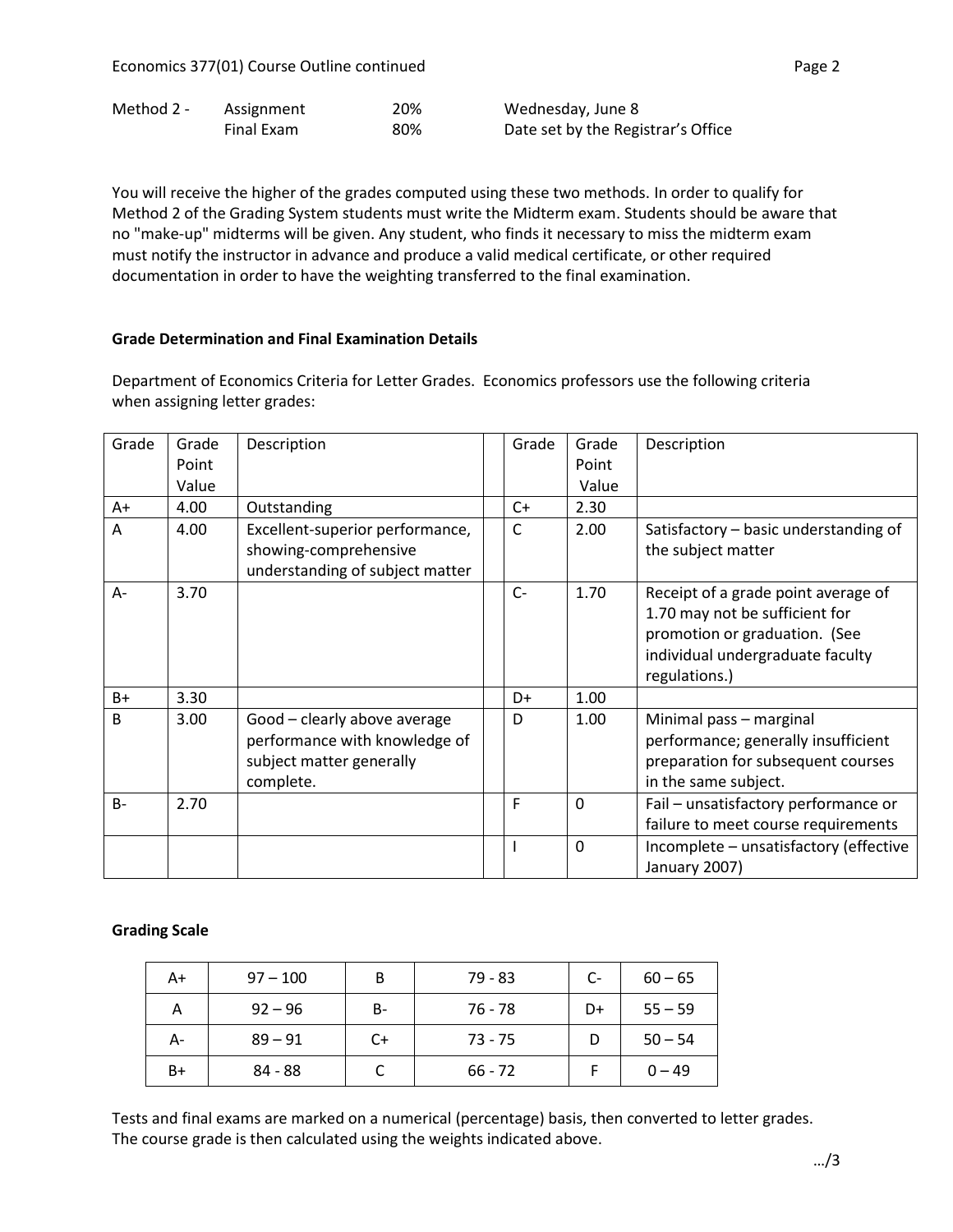A passing grade on any particular component of the course is not required for a student to pass the course as a whole.

There will be a Registrar scheduled final examination, held in a classroom. It will last for 2 hours. Nonprogrammable calculators WILL be allowed during the writing of the test and the final examination.

Tests and exams WILL NOT involve multiple choice questions.

#### **Reappraisal of Grades**

**For reappraisal of graded term work, see Calendar I.2 <http://www.ucalgary.ca/pubs/calendar/current/i-2.html>**

#### **For reappraisal of final grade, see Calendar I.3 <http://www.ucalgary.ca/pubs/calendar/current/i-3.html>**

A student who feels that a piece of graded term work (e.g., term paper, essay, test) has been unfairly graded, may have the work re-graded as follows. The student shall discuss the work with the instructor within 7 days of being notified about the mark or of the item's return to the class; no reappraisal of term work is permitted after the 7 days. If not satisfied, the student shall immediately take the matter to the Head of the department offering the course, who will arrange for a reassessment of the work within the next 7 days. The reappraisal of term work may cause the grade to be raised, lowered, or to remain the same. If the student is not satisfied with the decision and wishes to appeal, the student shall address a letter of appeal to the Dean of the faculty offering the course within 7 days of the unfavourable decision. In the letter, the student must clearly and fully state the decision being appealed, the grounds for appeal, and the remedies being sought, along with any special circumstances that warrant an appeal of the reappraisal. The student should include as much written documentation as possible.

#### **Plagiarism and Other Academic Misconduct**

Intellectual honesty is the cornerstone of the development and acquisition of knowledge and requires that the contribution of others be acknowledged. Consequently, plagiarism or cheating on any assignment is regarded as an extremely serious academic offense. Plagiarism involves submitting or presenting work in a course as if it were the student's own work done expressly for that particular course when, in fact, it is not. Students should examine sections of the University Calendar that present a Statement of Intellectual Honesty and definitions and penalties associated with Plagiarism/Cheating/Other Academic Misconduct, [http://www.ucalgary.ca/pubs/calendar/current/k-](http://www.ucalgary.ca/pubs/calendar/current/k-2.html)[2.html](http://www.ucalgary.ca/pubs/calendar/current/k-2.html)

#### **Academic Accommodation**

Students seeking an accommodation based on disability or medical concerns should contact Student Accessibility Services; SAS will process the request and issue letters of accommodation to instructors. For additional information on support services and accommodations for students with disabilities Visit [www.ucalgary.ca/access/.](http://www.ucalgary.ca/access/)

Students who require an accommodation in relation to their coursework based on a protected ground other than disability should communicate this need in writing to their Instructor. The full policy on Student Accommodations is availabl[e http://www.ucalgary.ca/policies/files/policies/student](http://www.ucalgary.ca/policies/files/policies/student-accommodation-policy.pdf)[accommodation-policy.pdf](http://www.ucalgary.ca/policies/files/policies/student-accommodation-policy.pdf)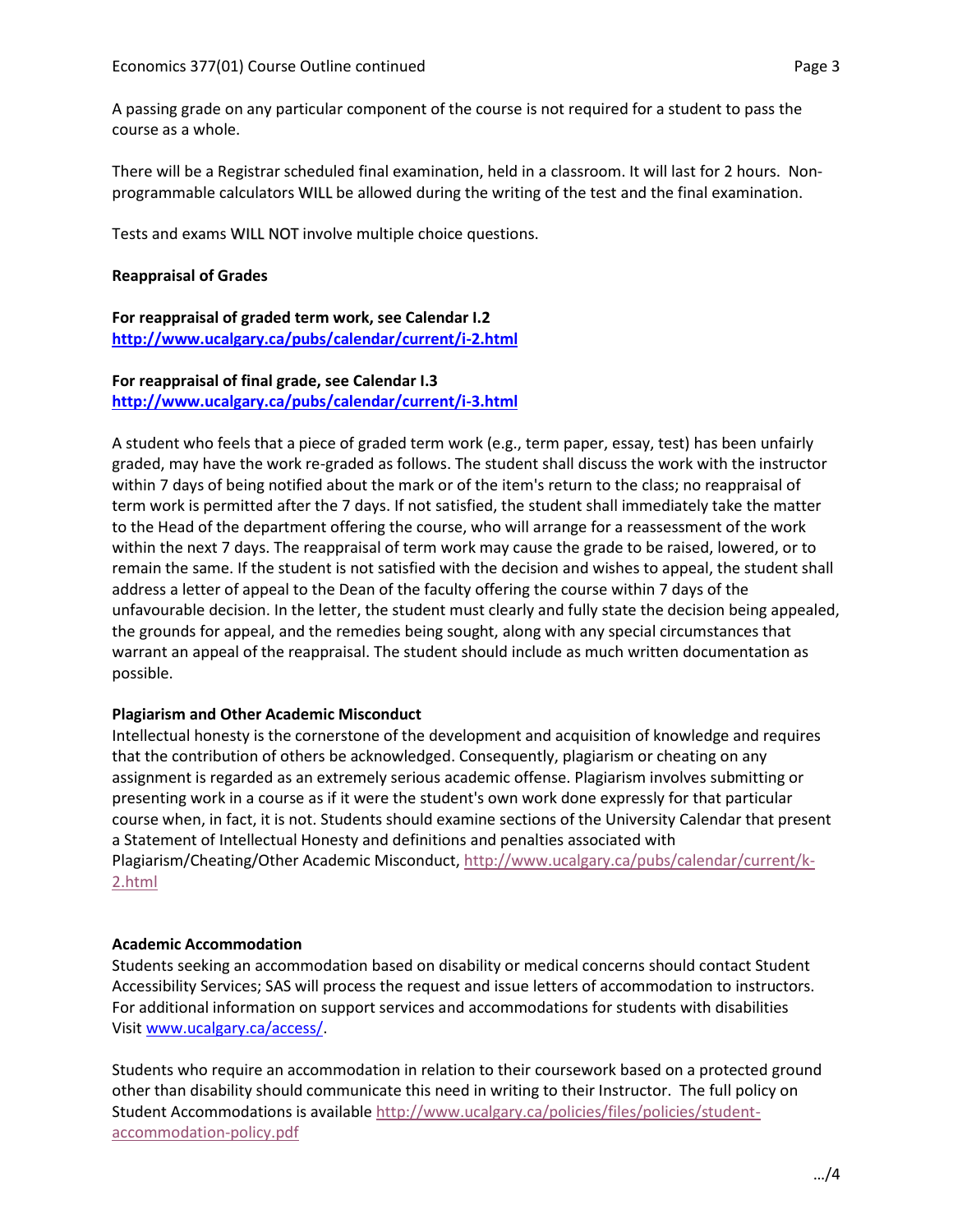## **Absence from a Quiz/Test/Exam**

THERE WILL BE NO MAKEUP OR DEFERRED QUIZZES/TESTS/EXAMS under any circumstances, nor may the quizzes/tests/exams be written early. Students unable to write the quizzes/tests/exams because of documented illness, family emergency, religious observance, or university-sanctioned event will have the weight shifted to the final examination; otherwise a grade of zero will be assigned. If a student cannot write their final exam on the date assigned by the Registrar's Office, they need to apply for a deferred exam [www.ucalgary.ca/registrar/exams/deferred\\_final](http://www.ucalgary.ca/registrar/exams/deferred_final) Under no circumstance will this be accommodated by the department.

#### **Notes:**

- 1. Students should be aware of the academic regulations outlined in The University of Calgary Calendar.
- 2. Examinations will not be given prior to the scheduled date.
- 3 **Students will not be given extra time to complete tests and exams.**
- 4. **The classroom is a No-cell-phone-zone. The use of cell phones for any purpose in class is prohibited. Computers may only be used for note-taking purposes.**
- 5. **The test and the final exam must be written in ink. Writing in pencil is not allowed.**
- 6. Students will be responsible for all material covered in class and in the textbook, unless the instructor states otherwise..
- 7. Please note that the following types of emails will receive no response: emails not addressed to anyone in particular; emails where the recipient's name is not spelled correctly; anonymous emails; emails which do not specify the course and section in which you are registered; and, emails involving questions that are specifically addressed on the course outline.

| Date                      |                                                               |
|---------------------------|---------------------------------------------------------------|
| M May 9                   | Lecture begins                                                |
| F May 13                  | Last day to drop full courses . No refunds for full courses ( |
| M May 23                  | Victoria Day, classes cancelled                               |
| R May $26 - Sun$ . June 5 | No lectures.                                                  |
| R June 30                 | Spring classes end.                                           |
| Sat. Jul $2 - M$ Jul 4    | Final Examination period                                      |

#### **Important Dates**

Students' Union Vice-President Academic:

Phone: 403-220-3911 E-mai[l suvpaca@ucalgary.ca](mailto:subpaca@ucalgary.ca)

Students' Union Faculty Representative (Arts) Phone: 403-220-3913 Office: MSC 251 E-mai[l arts1@su.ucalgary.ca](mailto:arts1@su.ucalgary.ca) [arts2@su.ucalgary.ca,](mailto:arts2@su.ucalgary.ca) [arts3@su.ucalgary.ca,](mailto:arts3@su.ucalgary.ca) [arts4@su.ucalgary.ca](mailto:arts4@su.ucalgary.ca)